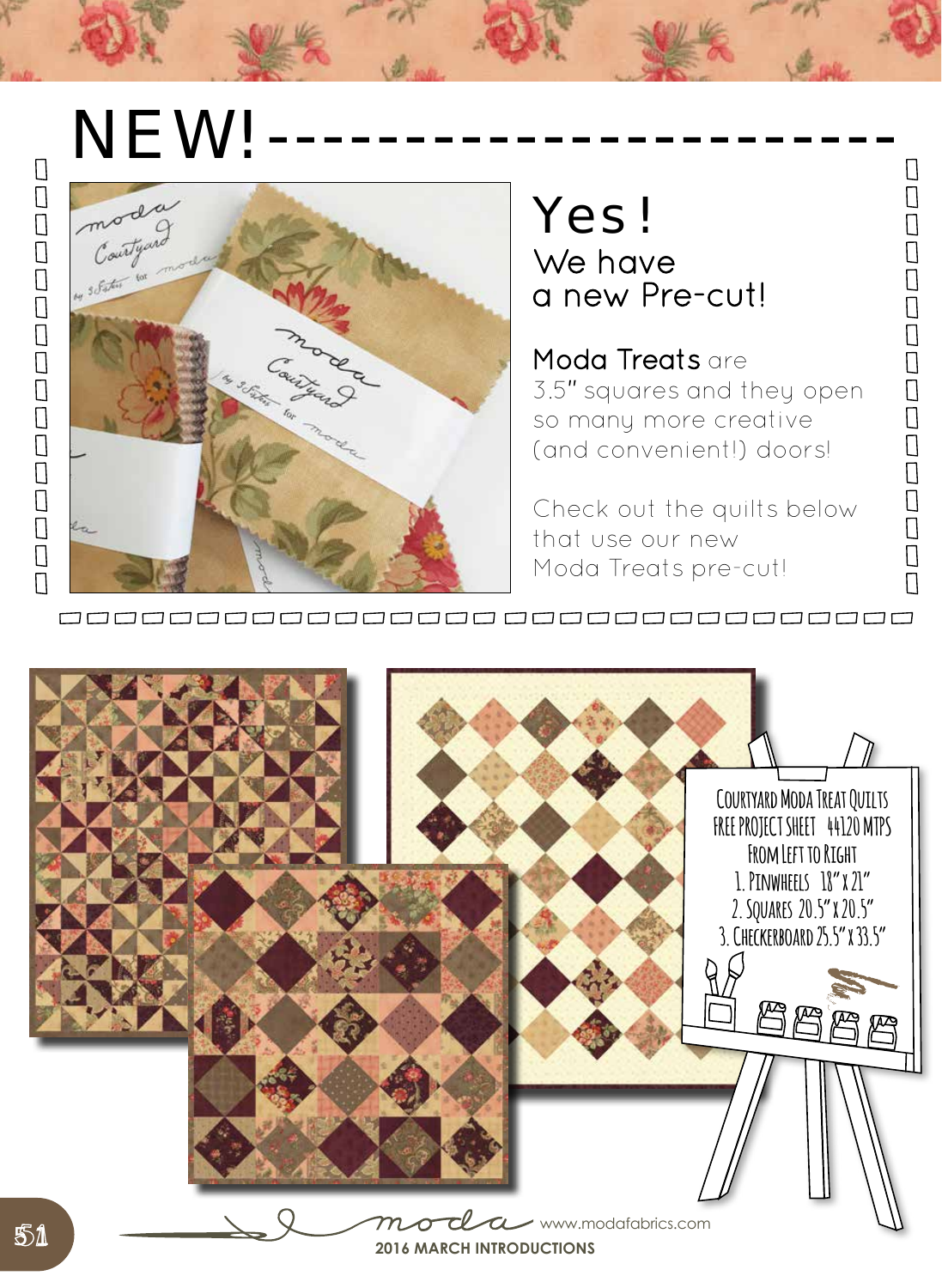





44121 19 \*

44122 19 \*

44120 19



Stone

44123 19 \*



44127 19 \*



44124 20



44126 19 \*



**Stone** 

44128 19

44019 39 **Stone** 

**2016 MARCH INTRODUCTIONS** www.modafabrics.com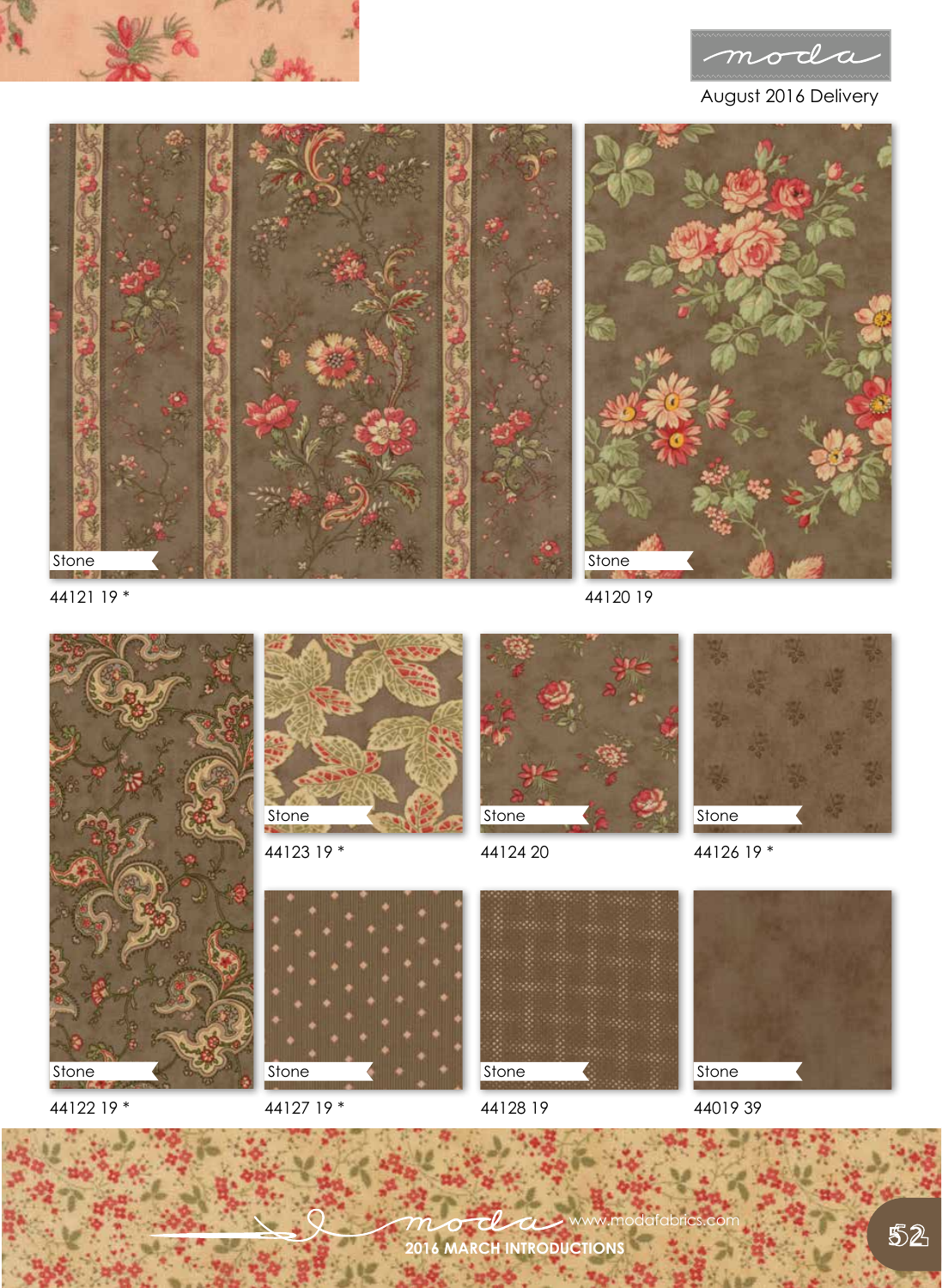





44123 16



44124 16 \*



44125 16 \*



44126 16



44124 11 \*



44125 11 \*



44128 16 \*



44019 36



44121 11



44120 11 \*



Adjective

#moda-lib